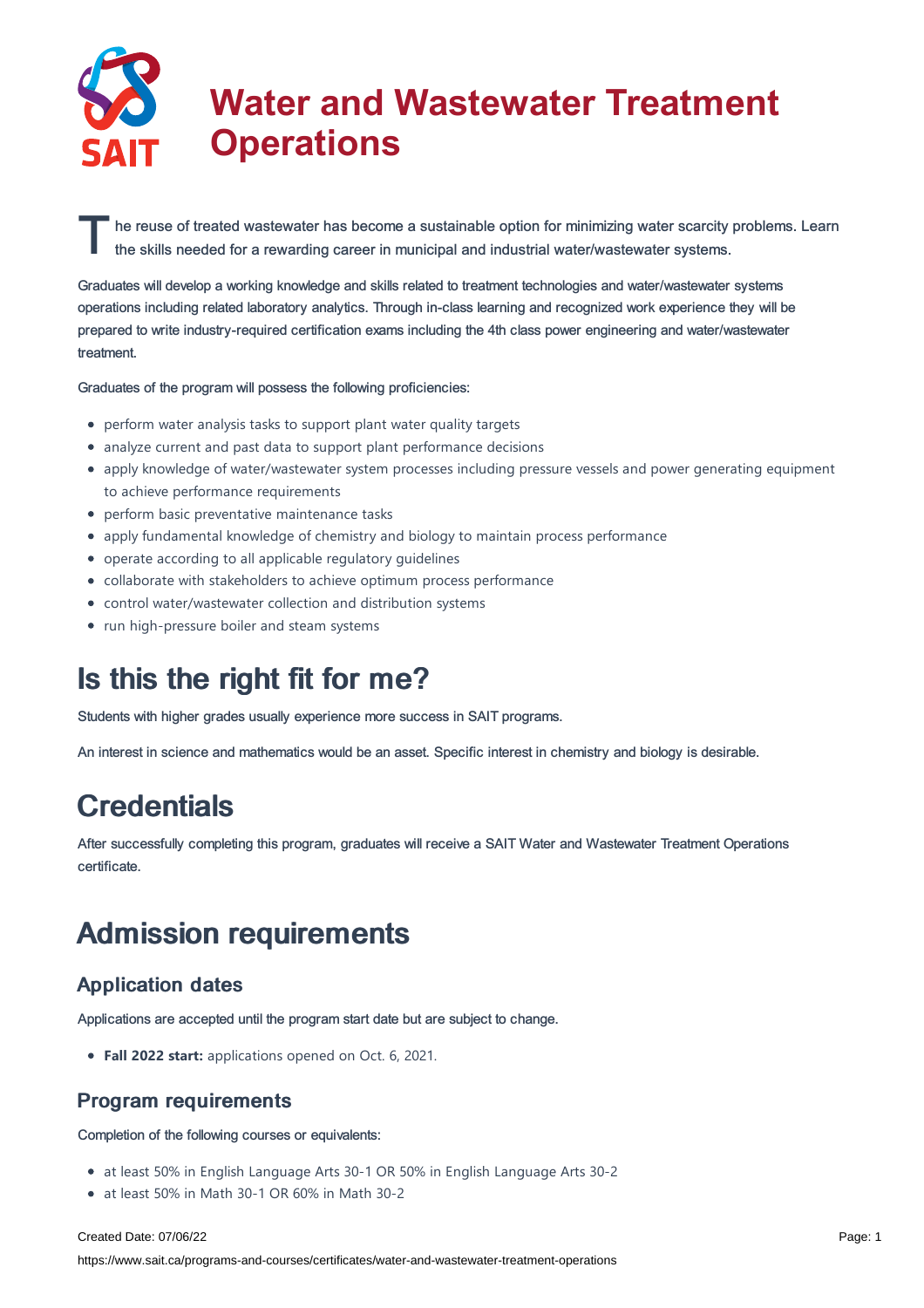- at least 50% in Chemistry 30
- at least 50% in Biology 20

All applicants must demonstrate English Language [Proficiency](https://www.sait.ca/admissions/before-you-apply/english-proficiency) prior to admission, including students educated in Canada.

SAIT accepts high school course [equivalents](https://www.sait.ca/admissions/before-you-apply/high-school-course-equivalencies) for admission. If you don't meet the requirements, consider Academic [Upgrading.](https://www.sait.ca/programs-and-courses/academic-upgrading)

SAIT evaluates international documents for admissions. After you've applied, consider our [international](https://www.sait.ca/admissions/after-you-apply/international-document-assessment) document assessment service if your education is from outside of Canada.

### Direct entry: four-step process

**Step 1:** Read the program information to see the qualities needed for student success.

**Step 2:** Ensure that you meet all of the admission requirements listed above.

**Step 3:** [Apply](https://www.sait.ca/admissions/apply) to Water and Wastewater Treatment Operations and submit your transcripts and/or [anticipated](https://www.sait.ca/admissions/after-you-apply/transcripts-and-supporting-documents) final grades.

Admission will be extended on a first-qualified, first-offered basis until the program is full.

**Step 4:** Find out how to monitor your application status after you [apply](https://www.sait.ca/admissions/after-you-apply/tracking-your-application).

## Communication during admission

Email is the primary source of communication during the selection process. Ensure your personal email account is managed appropriately to receive our emails, files and communications. We recommend you add the [macphail.students@sait.ca](https://sait.camailto:macphail.students@sait.ca) domain to your safe senders' list or you risk missing critical email messages.

## Costs 2022/23

### Domestic tuition and fees

Cost per credit: \$572

| Year | <b>Number of semesters</b> | <b>Tuition fees</b> | <b>SAIT fees</b> | Saitsa fees* | Total       |
|------|----------------------------|---------------------|------------------|--------------|-------------|
|      |                            | \$18,876            | \$1,065          | \$698.50     | \$20,639.50 |

### International tuition and fees

Cost per credit: \$754.18

| Year | <b>Number of semesters</b> | <b>Tuition fees</b> | <b>SAIT fees</b> | Saitsa fees* | Total       |
|------|----------------------------|---------------------|------------------|--------------|-------------|
|      |                            | \$24,887.94         | \$1,065          | \$698.50     | \$26,651.44 |

\*Maximum fee. Actual fees may be less and are based on the number of credits a student takes per semester and whether they opt-out of health and dental benefits.

### SAIT fees

- Campus athletic and recreation fee: \$245
- Universal transit pass (Upass): \$320

#### Created Date: 07/06/22